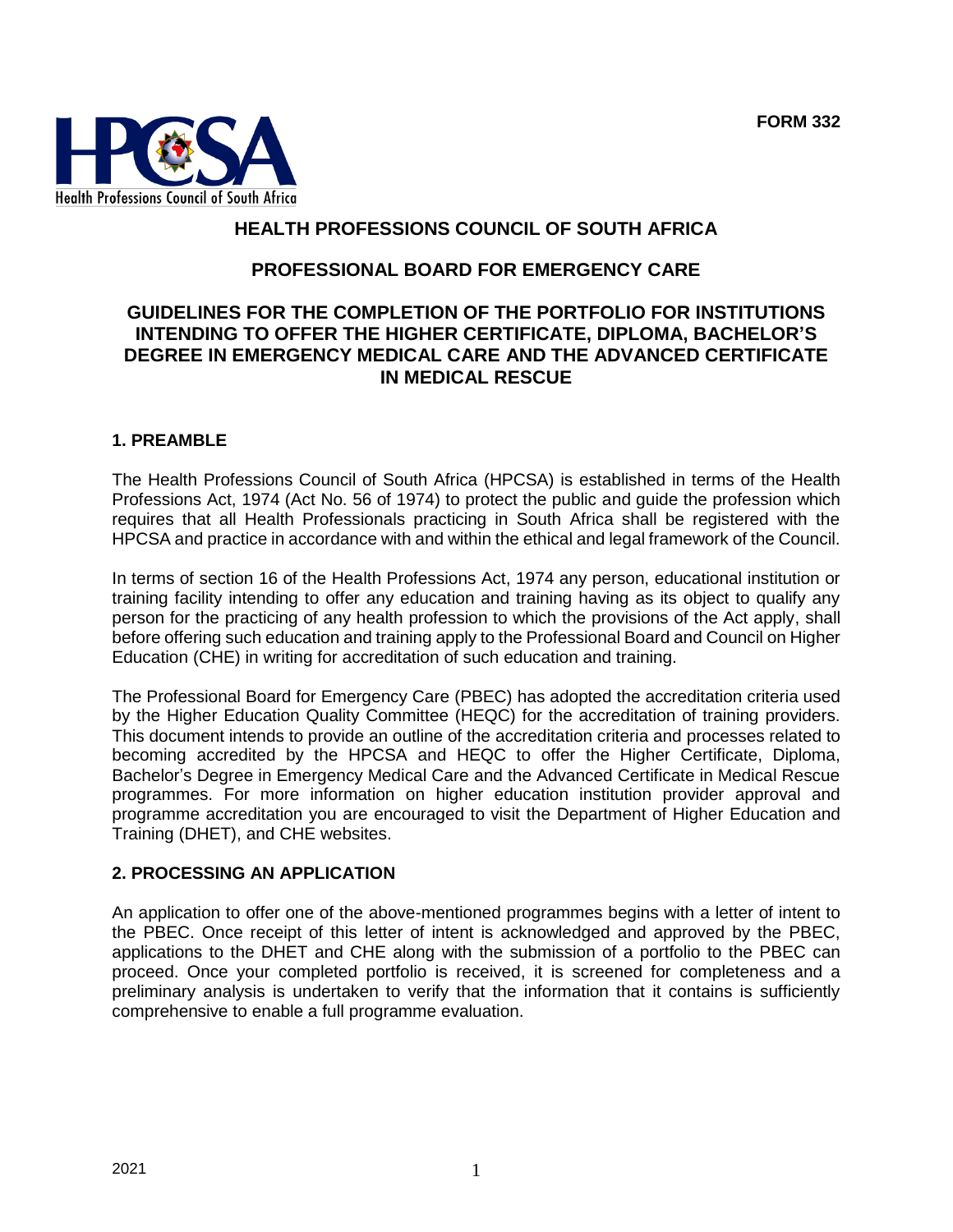The PBEC acknowledges that in demonstrating institutional compliance to the accreditation criteria listed below, certain aspects such as staffing and infrastructure may only be confirmed at a more advanced stage in the accreditation process. This is based on the fact that institutions may not be in a position to finalise appointments and procure equipment until programme approval has been obtained. In light of this, a proposed staffing and infrastructural plan will be considered in the portfolio where institutions are currently offering other emergency care programmes that have received full accreditation. Where these proposals are considered in the portfolio, these proposals must be enacted prior to the offering of the programme if provisional accreditation is obtained.

**Where an application is incomplete, it is returned to the institution.** If the portfolio is complete an evaluation panel is constituted, or one or more evaluators are appointed. Panellists and evaluators are academic peers from the field related to the programme for evaluation. The evaluation panel or the evaluator(s) produce a report using the evaluation criteria and make a recommendation regarding the accreditation of the programme.

Three possible recommendations can be made:

- Provisional accreditation with no conditions candidacy phase
- Provisional accreditation with conditions candidacy phase
- No accreditation

The report together with a recommendation serves at the Education Committee of the PBEC, which makes a final recommendation to the Board. The recommendation and any conditions set by the Board are sent to the institution that submitted the application. Copies of the report are forwarded to the CHE and DHET. In cases where a programme is not recommended for accreditation, the institution may make representations.

These representations:

- should be in writing;
- should not repeat the contents of the original application:
- should be confined to the information provided by the institution during the evaluation process, :i.e. information that was part of the institution's application and that was made available to the panel of evaluators;
- should address the report and recommendations of the Board focusing on any errors and omissions that may have occurred in the evaluation process;
- should reach the HPCSA within 21 working days of the date of the letter.

#### **Should the decision not to accredit a programme be upheld, the institution may not submit the same programme for accreditation for a period of 12 months.**

# **3. PROVISIONAL ACCREDITATION WITH CONDITIONS (CANDIDACY PHASE)**

In cases where provisional accreditation with conditions is recommended, institutions are given a timeframe to address the conditions set. At the end of this period, a report on the conditions must be submitted to the PBEC. The report is submitted to the initial evaluation panel members to evaluate if the conditions were met. **A site visit will be conducted to gather additional information pertinent to the programme or institution.** The panel produces an additional report on its follow-up evaluation and submits it to the Board. This report is tabled at the Education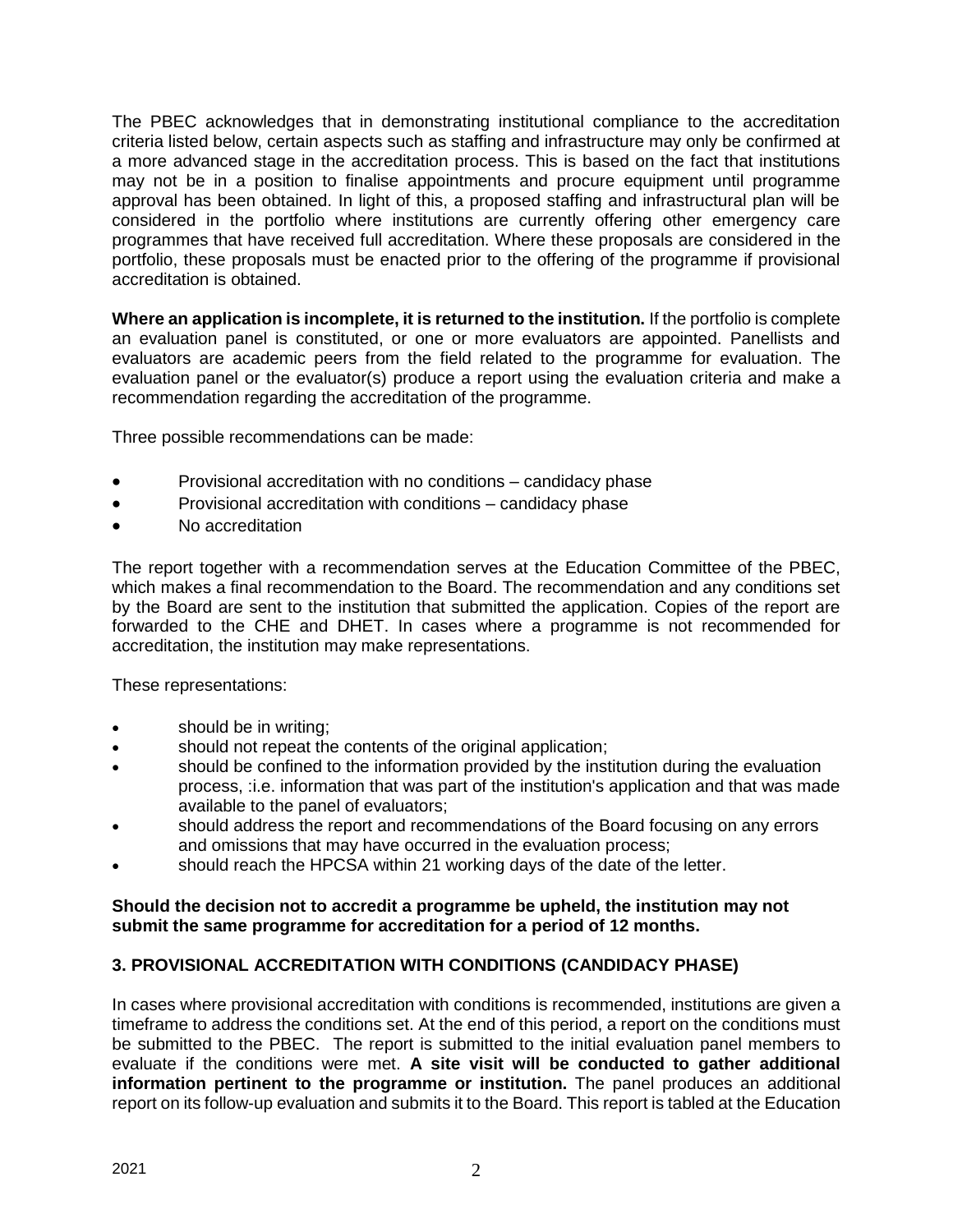Committee. The outcome of the follow-up evaluation is communicated to the institution. **In cases where the conditions have not been met, provisional accreditation may be withdrawn.**

# **4. THE ACCREDITATION PHASE**

Institutions may enrol students only on completion of all the regulatory requirements, including accreditation. Public institutions are required to obtain Private institutions must be registered by the DHET in accordance with the Higher Education Act, No 101 of 1997 (reference**: [Higher](http://www.che.ac.za/documents/d000004/)  [Education Act 101 of 1997](http://www.che.ac.za/documents/d000004/)**), in accordance with the regulations for the Registration of Private Higher Education Providers, 2002. Institutions are accredited for programmes per site of delivery and mode of delivery. The PBEC will undertake a site visit to each of the sites of delivery to review a programme for accreditation purposes.

Midway through the programme, or when stipulated by the HPCSA, the institution will be required to submit a progress report for evaluation by the Professional Board for Emergency Care. The progress report should provide details on the following:

- Steps taken to address conditions set by the PBEC when provisional accreditation with conditions was granted.
- Progress in relation to the programme implementation plan submitted to the PBEC. This includes progress on implementation of the policies, strategies, conditions, etc., specified in the criteria for the provisional accreditation with conditions, and with the provision of the required infrastructure.
- Structures, strategies, processes, etc., which are in operation or in development to ensure that the PBEC and HEQC's criteria for programme process, programme output and impact, and programme review in the accreditation phase of the programme are met.

**Prior to the first cohort of students graduating from the new programme, the institution must demonstrate that it has met the conditions set by the HPCSA & HEQC during the provisional accreditation with conditions phase (candidacy phase)**, which include conditions relating to the evaluation of the mid-term report from the institution. Acceptable reasons and relevant evidence have to be provided in instances where the conditions have not been met. The institution is also required to conduct a self-evaluation of the programme against the HEQC's criteria for the accreditation phase, which include those for programme input, process, output and impact, and review; and to submit a programme improvement plan to address areas in need of attention as identified in the self-evaluation. A site visit may be conducted, if necessary and where persistent matters of concern occur.

Full programme accreditation will only be achieved when:

- The first cohort of students in the programme have graduated;
- All conditions have been addressed;
- The PBEC moderator has provided a favourable moderation report.

# **5. ACCREDITATION CRITERIA**

In order to prepare your institution and develop your portfolio it is important that you pay special attention to the following focus areas / criteria which will be used by the Professional Board for Emergency Care to assess your institutions capacity to offer and quality assures the Higher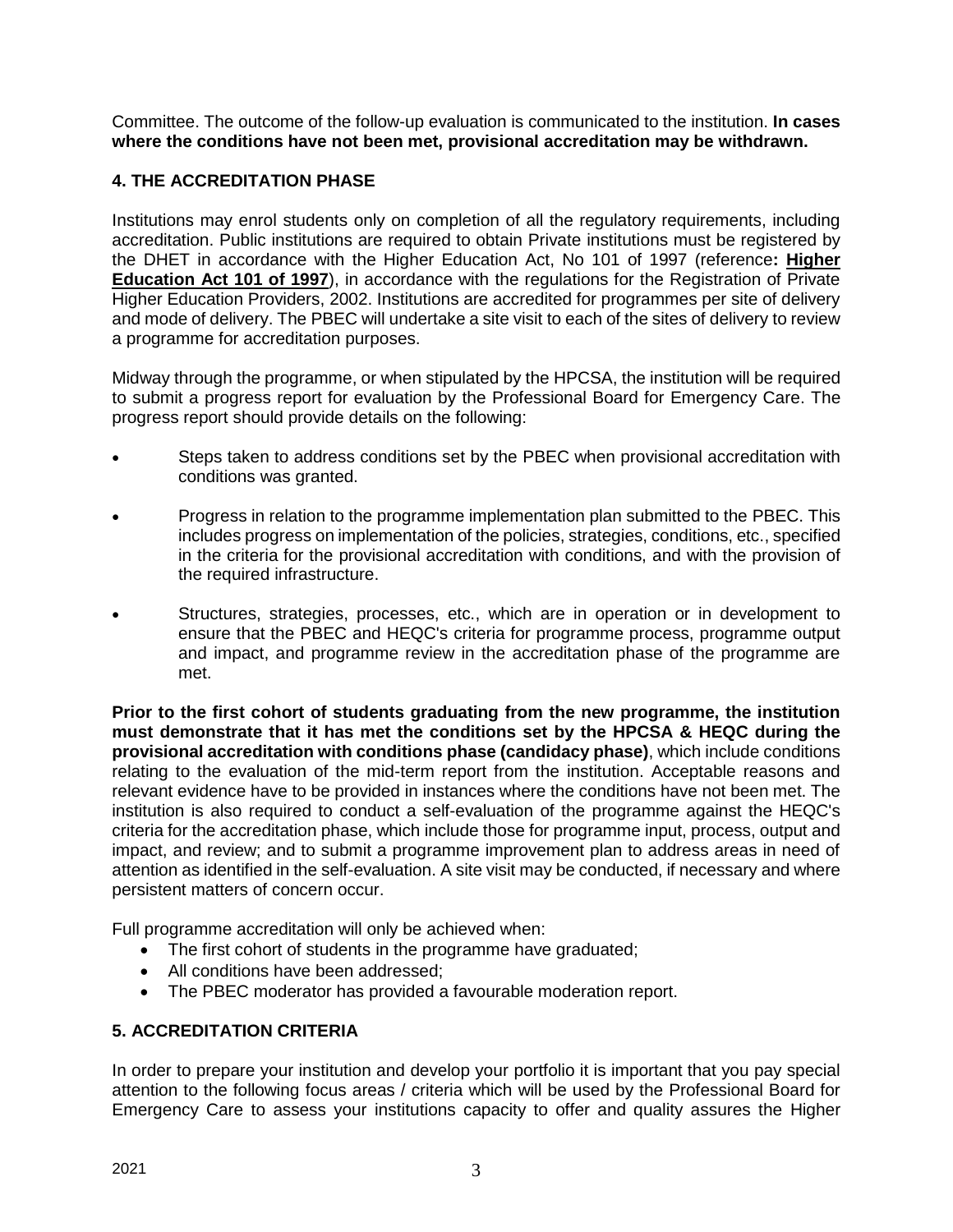Certificate, Diploma and Bachelor's Degree in Emergency Medical Care and the Advanced Certificate in Medical Rescue programmes. In your portfolio, it is essential that you include the following table for each criterion and undertake a self-evaluation per criterion based on the minimum requirements as reflected in Form 332.

| 3                                                                                                                                                                                   | 2                                                                     |                                                                                                                             |
|-------------------------------------------------------------------------------------------------------------------------------------------------------------------------------------|-----------------------------------------------------------------------|-----------------------------------------------------------------------------------------------------------------------------|
| Commend                                                                                                                                                                             | Meets minimum<br>standards                                            | Noncompliant                                                                                                                |
| The minimum<br>standards specified<br>in the criterion were<br>fully met and in<br>addition, good<br>practices and<br>innovation were<br>identified in relation<br>to the criterion | The minimum<br>standards as<br>specified in the<br>criterion were met | The minimum<br>standards did not<br>comply with the<br>majority of the<br>minimum standards<br>specified in the<br>criteria |

# **5.1 PROGRAMME DESIGN**

- Relation to institution's mission and planning
- Needs of students and other stakeholders
- Intellectual credibility
- Coherence
- **Articulation**
- Characteristics and needs of professional and vocational education
- Learning materials development

*The programme should be consonant with the institution's mission, forms part of institutional planning and resource allocation, meets national requirements, the needs of students and other stakeholders, and is intellectually credible. It is designed coherently and articulates well with other relevant programmes, where possible.*

- i. The programme is consonant with the institution's mission and goals and was approved by the appropriate institutional structures, including Senate/equivalent structure. Provision is made for the programme in the institution's planning and resource allocation processes.
- ii. The programme meets the national requirements pertaining to programmes which are at present being developed within the context of the NQF.
- iii. Learning outcomes, degree of curriculum choice, teaching and learning methods, modes of delivery, learning materials and expected completion time cater for the learning needs of its target student intake. Competencies expected of students who successfully complete the programme are clear and explicit.
- iv. Information on how human rights, ethics and professionalism are incorporated in the curriculum and how it is assessed.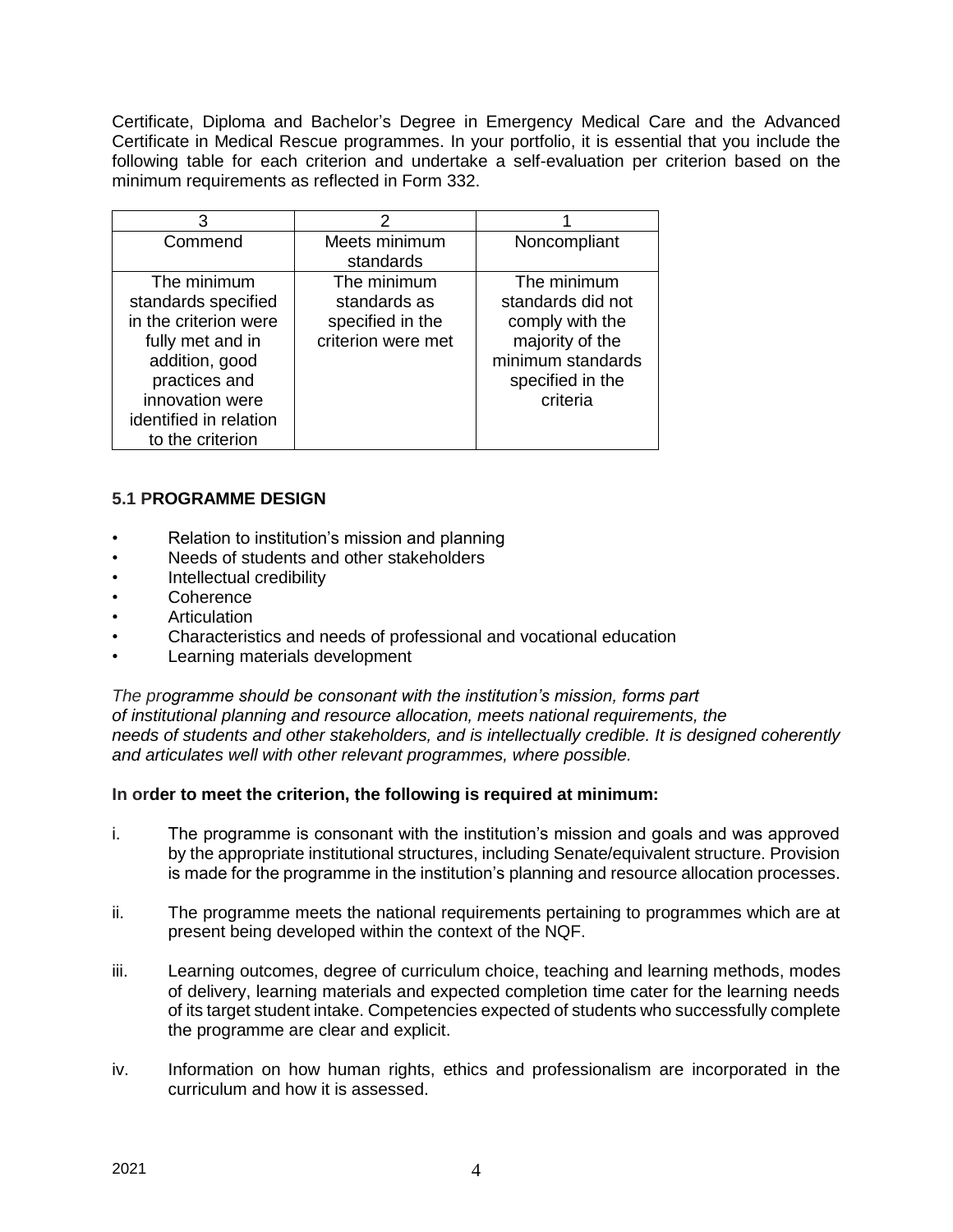- v. The design maintains an appropriate balance of theoretical, practical and experiential knowledge and skills. It has disciplinary content and theoretical depth, at the appropriate level.
- vi. The design offers students learning and career pathways with opportunities for articulation with other programmes at other institutions.
- vii. Programme outcomes meet national and/or provincial labour markets, knowledge or other socio-cultural needs. Relevant stakeholders, including academic peers from outside the institution, and employers and professional bodies where applicable, are involved in the development of the programme.
- viii. The characteristics and needs of the profession are catered for in the design of the programme. This should promote the understanding of the profession, development of specialised skills and provide a healthy balance of exposure to clinical learning.

# **5.2 STUDENT RECRUITMENT, ADMISSION AND SELECTION**

- Recruitment, admission and selection
- Legislative issues
- Widening of access
- Equity
- Assumptions of learning
- Professional needs
- Capacity of the programme to offer quality education

*Recruitment documentation should inform potential students of the programme accurately and sufficiently, and admission adheres to current legislation. Admission and selection of students are commensurate with the programme's academic requirements, within a framework of widened access and equity. The number of students selected takes into account the programme's intended learning outcomes, its capacity to offer good quality education and the needs of the particular profession (in the case of professional and vocational programmes).*

- i. Advertising and promotional materials contain accurate and sufficient information about the programme with regard to admission policies, completion requirements and academic standards. Marketing and advertising are done according to DoE and SAQA regulations and accurate information is provided about the NQF level and the accreditation status of the programme.
- ii. Admission, matriculation exemption, age exemption, etc., adhere to current legislation.
- iii. The programme's admission criteria are in line with the National Plan for Higher Education's (NPHE's) goal of widening access to higher education. Equity targets are clearly stated, and there is evidence of an institutional policy which addresses the issue of equity which is closely related to the admissions policy. Provision is made, where possible, for flexible entry routes, which includes RPL with regard to general admission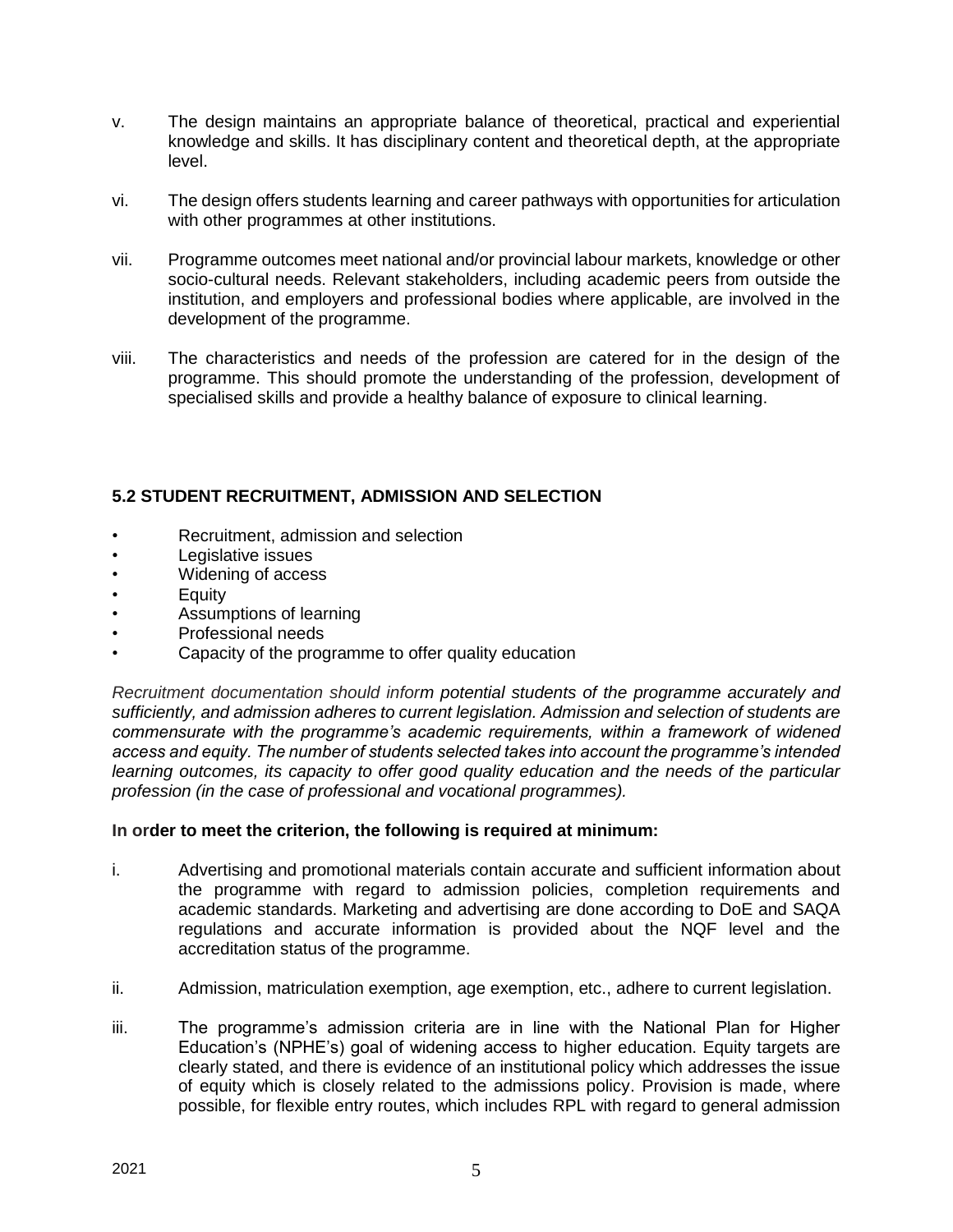requirements, as well as additional requirements for the programme, where applicable. Admission of students through an RPL route should not constitute more than 10 percent of the student intake for the programme.

- iv. Admission requirements are in line with the degree of complexity of learning required in the programme, within the context of widening access and promoting equity.
- v. Selection criteria are explicit and indicate how they contribute to institutional plans for diversity. The number of students selected for the programme does not exceed the capacity available for offering good quality education with a specific focus on the clinical placement of the students and caseload per student as per PBEC requirements. The number of students is balanced against the intended learning outcomes of the programme and takes into account the mode(s) of delivery and the programme's components (modules/courses).
- vi. In the case of professional and vocational programmes, the quality and number of students admitted takes into account the needs of the particular profession, consonant with the appropriate equity considerations.

# **5.3 STAFFING**

- Registration
- Qualifications
- Teaching experience
- Assessment competence
- Research profile
- Staff development
- Size and seniority
- Full-time and part-time staff
- Legislation and conditions of service
- Procedures for selection, appointment, induction and payment
- Contractual arrangements
- Administrative and technical staff

*Academic staff responsible for the programme is suitably registered, qualified and have sufficient relevant experience and teaching competence, and their assessment competence and research profile are adequate for the nature and level of the programme. The institution and/or other recognized agencies contracted by the institution provide opportunities for academic staff to enhance their competences and to support their professional growth and development.*

- i. Heads of Departments and/or Heads of Programmes are registered with HPCSA PBEC and have relevant academic qualifications of at least one NQF level higher than the exit level of the programme being offered. These qualifications were awarded by recognized higher education institutions.
- ii. The Head of Department or Head of Programme of private HEI's are registered with the HPCSA PBEC and have relevant academic qualifications of at least one NQF level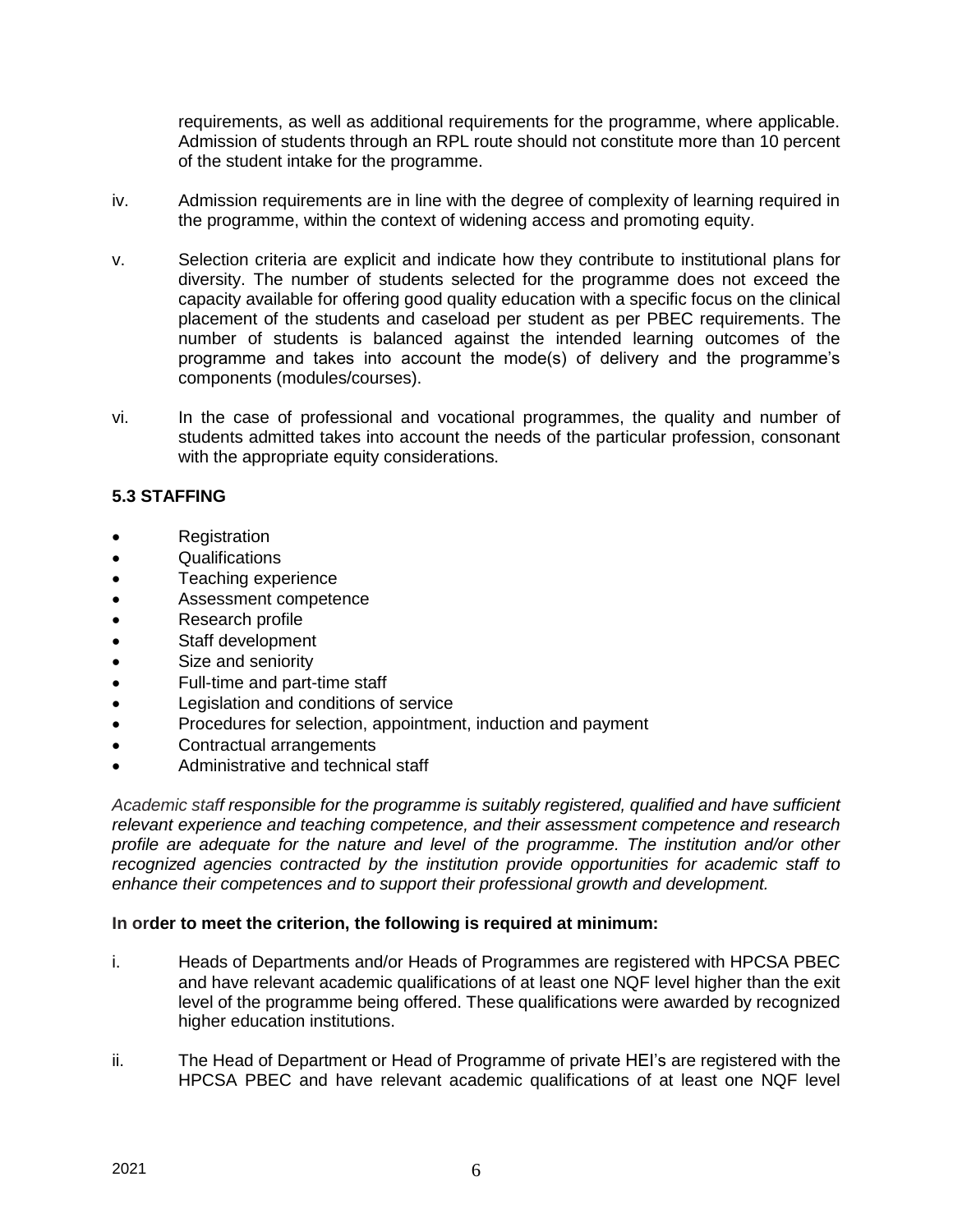higher than the exit level of the programme being offered. These qualifications were awarded by recognized higher education institutions.

- iii. Academic staff for undergraduate programmes have relevant academic qualifications of at least one NQF level higher than the exit level of the programme being offered. The qualifications of academic staff were awarded by recognized higher education institutions.
- iv. At least 75% of the full-time academic staff has two or more years of teaching experience in a recognized higher education institution, and in areas pertinent to the programme. In the case of professional programmes, a sufficient number of academic staff members must also have relevant professional experience. Qualified and experienced academic staff designs the learning programme, although junior or part-time tutors may act as facilitators of learning.
- v. Academic staff is competent to apply the assessment policies of the institution. At least 50% of the academic staff responsible for the programme must have at least two years' experience of student assessment at the exit level of the programme. There is ongoing professional development and training of staff as assessors in line with SAQA requirements.
- vi. Academic staff members have research experience through their own research and/or studies toward higher education qualifications. The research area(s) of some of the academic staff members are relevant to the subject areas of the programme.
- vii. The institution and/or other recognised agencies contracted by the institution provide orientation and induction opportunities in which new academic staff members participate. Provision is made for regular staff development opportunities in which relevant academic staff participates.

*The academic and support staff complement is of sufficient size and seniority for the nature and field of the programme and the size of the student body to ensure that all activities related to the programme can be carried out effectively. The ratio of full-time to part-time staff is appropriate. The recruitment and employment of staff follows relevant legislation and appropriate administrative procedures, including redress and equity considerations. Support staff is adequately qualified and their knowledge and skills are regularly updated.*

- i. The staff: student ratio expressed as full-time equivalents is suitable for the nature and field of the programme and number of enrolled students. Sufficient support staff dedicated to the programme is available, where appropriate. The ratio of academic staff to students is 1:15.
- ii. The programme has an appropriate full-time: part-time staff ratio (3:1) to ensure working conditions conducive to teaching and learning and research. Part-time and junior staff and tutors are trained, where necessary, and monitored by full-time staff. Where modules are offered by part-time staff members, a member of the full-time staff complement is responsible for that particular module. This ensures institutional oversight.
- iii. Recruitment and employment of staff adhere to the stipulations of the Labour Relations Act and to conditions of service, and there are appropriate administrative procedures for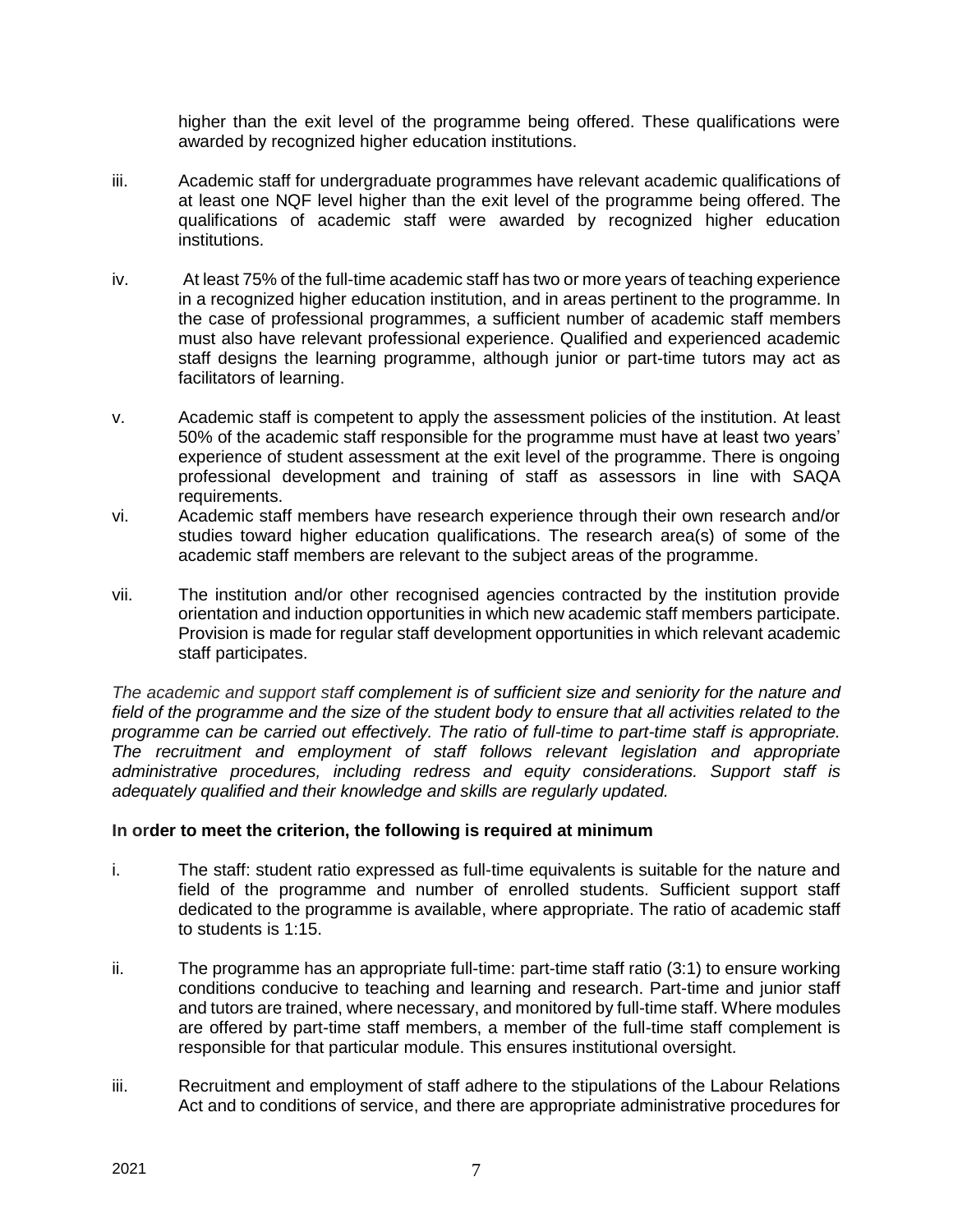the selection, appointment, induction and payment of staff members and tutors. Redress and equity considerations receive due attention in the appointment of staff.

- iv. The academic staff complement is such that it ensures that students are exposed to a diversity of ideas, styles and approaches.
- v. Contractual arrangements relating to the hours and workload of staff ensure that all programme quality assurance, teaching, research, learning support, materials development, assessment, monitoring of part-time staff (where applicable), counselling and administrative activities take place.
- vi. Administrative, technical and academic development support staff is adequately qualified for their duties, and opportunities exist for staff development.

### **5.4 TEACHING AND LEARNING STRATEGY**

- Importance of promotion of student learning
- Institutional type, mode(s) of delivery and student composition
- Appropriate teaching and learning methods
- Upgrading of teaching methods
- Targets, implementation plans, and ways to monitor, evaluate impact, and effect improvement

*The institution gives recognition to the importance of promoting student learning. The teaching and learning strategy is appropriate for the institutional type (as reflected in its mission), mode(s) of delivery and student composition, contains mechanisms to ensure the appropriateness of teaching and learning methods, and makes provision for staff to upgrade their teaching methods. The strategy sets targets, plans for implementation, and mechanisms to monitor progress, evaluate impact and effect improvement.*

### **In order to meet the criterion, the following is required at minimum:**

- i. Recognition of the importance of the promotion of student learning is reflected in the institution's central operating policies and procedures, including resource allocation, provision of support services, marketing, appointments and promotions.
- ii. A teaching and learning strategy is in place which:
	- Is appropriate for the institutional type as reflected in its mission
	- Has mechanisms to ensure that teaching and learning methods are appropriate for the design and use of learning materials and instructional and learning technology.
	- Provides for staff development opportunities where staff can upgrade their teaching methods.
	- Contains targets, plans for implementation, ways of monitoring progress and evaluating impact, and mechanisms for feedback and improvement.

### **5.5 STUDENT ASSESSMENT POLICIES AND PROCEDURES**

- Internal assessment policies and procedures
- Internal and external moderation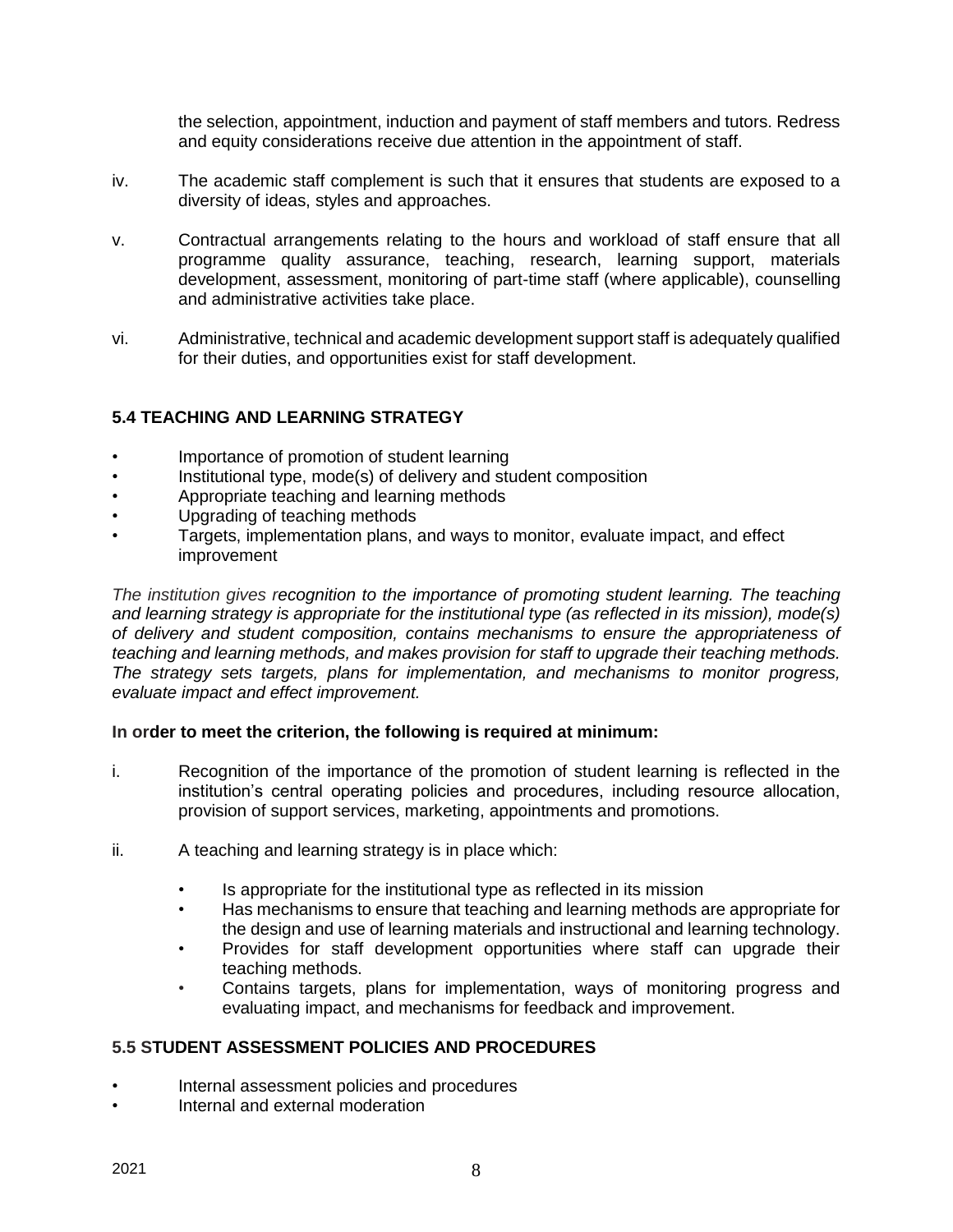- Monitoring of student progress
- Validity and reliability of assessment
- Recording of results
- **Security**
- Recognition of prior learning (RPL)

*The different modes of delivery of the programme have appropriate policies and procedures for internal assessment; internal and external moderation; monitoring of student progress; explicitness, validity and reliability of assessment practices; recording of assessment results; settling of disputes; the rigor and security of the assessment system; RPL; and for the development of staff competence in assessment.*

### **In order to meet the criterion, the following is required at minimum:**

- i. The programme has appropriate policies and procedures in all modes of delivery for:
	- Internal assessment of student learning achievements by academic staff.
	- External moderation of students' learning achievements at the exit level as well as internal moderation for all other levels by appropriately qualified personnel. Moderators are appointed in terms of clear criteria and procedures and conduct their responsibilities in terms of clear guidelines.
	- Monitoring student progress in the course of the programme.
	- Ensuring the validity and reliability of assessment practices.
	- Secure and reliable recording of assessment results.
	- Settling of student disputes regarding assessment results.
	- Ensuring the security of the assessment system, especially with regard to plagiarism and other misdemeanours.
	- Development of staff competence in assessment.
- ii. There are appropriate policies and procedures for RPL, including the identification, documentation, assessment, evaluation and transcription of prior learning against specified learning outcomes, so that it can articulate with current programmes and qualifications. Assessment instruments are designed for RPL in accordance with the institution's policies on fair and transparent assessment.

### **5.6 INFRASTRUCTURE AND LIBRARY RESOURCES**

- IT infrastructure and training
- Size and scope of library resources
- Integration of library resources into curriculum
- Management and maintenance of library resources
- Library support and access to students

*Suitable and sufficient venues, IT infrastructure and library resources are available for students and staff in the programme. Policies ensure the proper management and maintenance of library resources, including support and access for students and staff. Staff development for library personnel takes place on a regular basis.*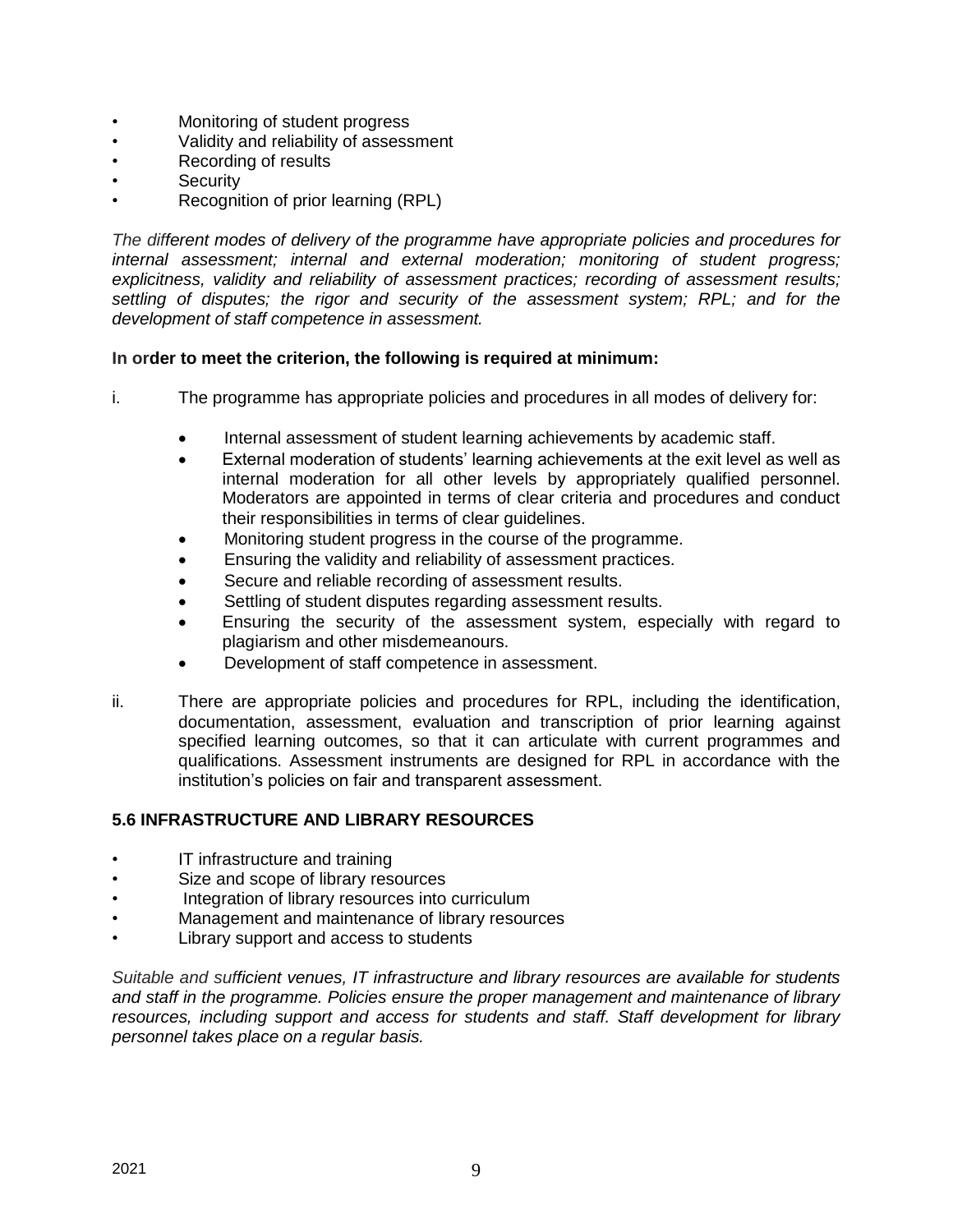- i. Suitable and sufficient venues are available at all official sites of learning where the programme is offered, including teaching and learning venues, laboratories and clinical facilities. There are codes for clinical conduct, laboratory practice and safety. Venue allocation and timetabling are carefully planned to accommodate the needs of students.
- ii. Suitable and sufficient IT infrastructure (1 computer per 5 students), is available at all sites of learning. This includes functionally appropriate hardware (computers and printers), software (programmes) and databases. The infrastructure is properly maintained and continuously upgraded and adequate funds are available for this purpose. Students and staff are trained in the use of technology required for the programme.
- iii. Suitable and sufficient library resources exist which:
	- Complement the curriculum.
	- Provide incentives for students to learn according to their own needs, capacity and pace.
	- Support appropriate professional and scholarly activities of students and staff involved in the programme.
	- At a minimum the following library resources (either online or on-shelf) should be available:
		- o Current and back issues of at least the specified journals (see below)
		- o A minimum of two copies of each of the prescribed textbooks
		- o A minimum of one copy of each of the recommended readings
		- o Additional resources such as DVDs, videos and audio-visual recordings.
		- o Journals:
			- Pre-hospital Emergency Care
			- African Journal of Emergency Medical Care
		- o Recommended textbooks should cover the following topics:
			- Medical Ethics
			- **E** Medico-legal law
			- **Emergency Medical Dispatch**
			- Anatomy and Physiology
			- Health Chemistry and Physics
			- **Emergency Medical Care for ALS Providers**
			- Obstetrics and Paediatrics
			- **E** Aviation Medicine
			- Microbiology in Practice
			- Applied Pharmacology
			- **•** General Pathology
			- Medical Rescue textbooks which address the rescue modules presented
- iv. Policies exist for the proper management and maintenance of library resources, and for their continuous renewal and expansion. These policies are integrated into the institution's financial plan.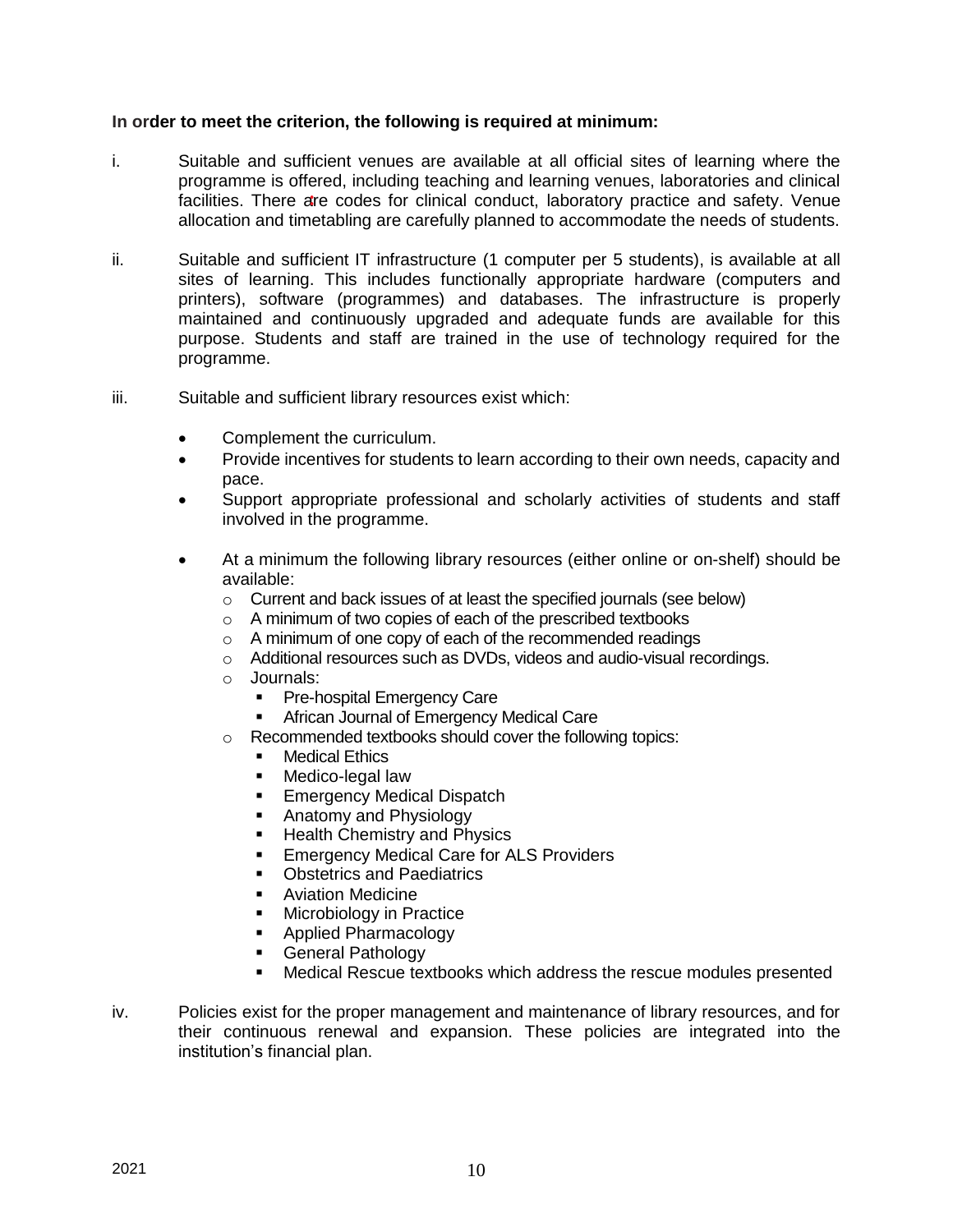- v. On- and off-campus students have adequate library support and adequate access to library research and computing facilities.
- vi. Staff development takes place on a regular basis to update the library staff's knowledge and skills.
- vii. Suitable and sufficient medical equipment as required to address the scope of practice dependent on the nature of the qualification being offered, are available at all sites of learning to meet the 15:1 student: equipment ratio. The PBEC advocates the usage of simulation laboratories which meet the skills and scopes of the qualifications to be offered.

### **5.7 PROGRAMME ADMINISTRATIVE SERVICES**

- Provision of information
- Identifying non-active and at-risk students
- Dealing with the needs of a diverse student population
- Ensuring the integrity of certification

*The programme has effective administrative services for providing information, managing the programme information system, dealing with a diverse student population, and ensuring the integrity of processes leading to certification of the qualification obtained through the programme.*

- i. The programme information system is managed effectively in order to provide reliable information on the following:
	- Venues, timetables, access to library and IT facilities, availability of academic and support staff for student consultations, and student support services.
	- Information and communication needs of students in remote (rural) areas receive due attention.
	- Records of the students in the programme, including admission, progression, grades/marks, fees and graduation.
	- Records of students in the programme for the National Learner Records Database (NLRD) of SAQA.
- ii. Effective administrative systems are in place for:
	- Identifying academically non-active students.
	- Monitoring student performance in order to ensure timely identification of at-risk students. There are strategies for advising students on improving their chances of success and for referral to appropriate academic development programmes. Rules for re-admission to programmes are clear and are sensitively applied. Dealing with the needs of a diverse student population.
	- Ensuring that students are registered in the appropriate category with the HPCSA.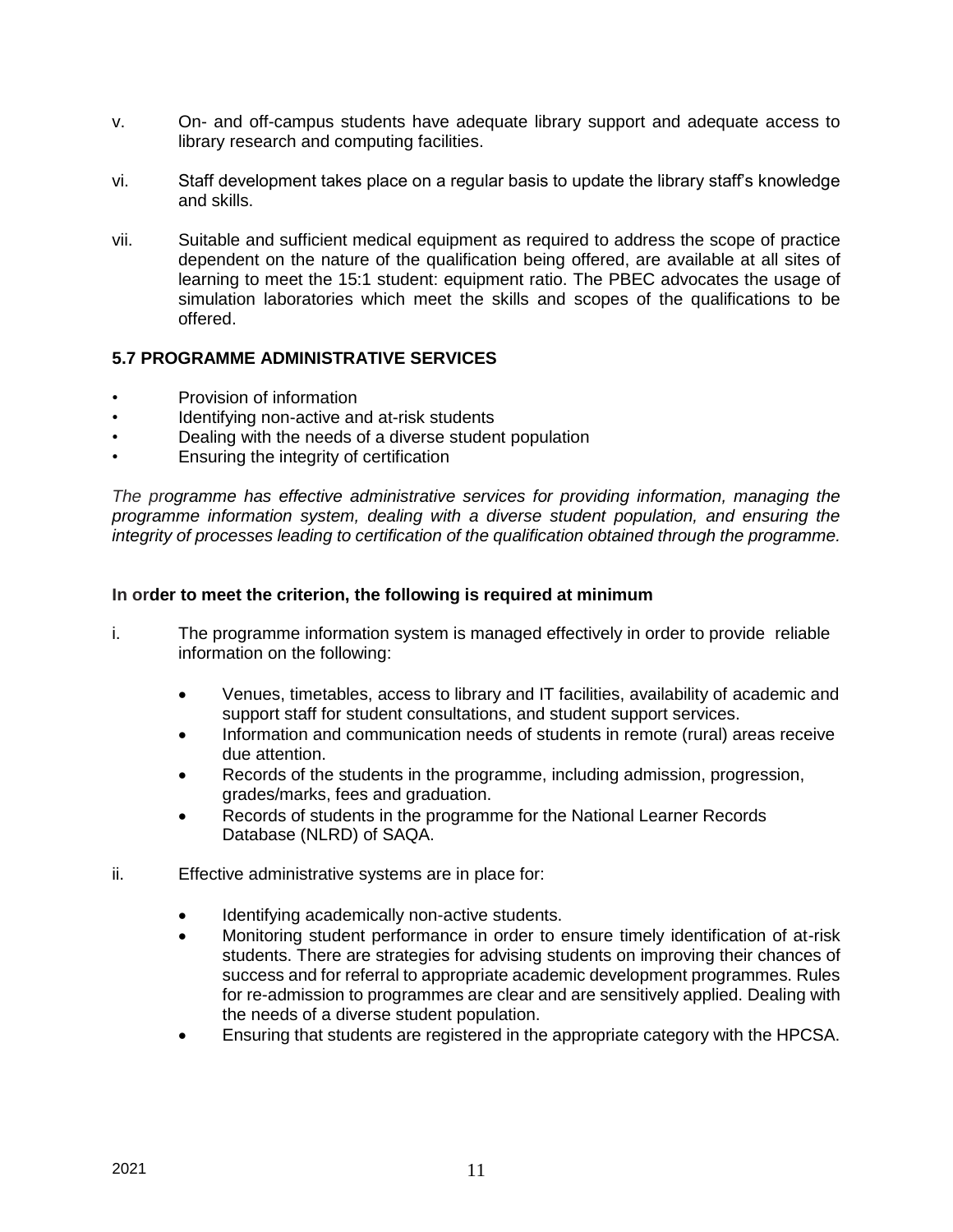- iii. Clear and efficient arrangements are in place for ensuring that the integrity of the certification processes for the qualification obtained through the programme is not compromised. These include:
	- Effective mechanisms to quality assure the processing and issuing of certificates.
	- Effective security measures to prevent fraud or the illegal issuing of certificates.

### **5.8 PROGRAMME COORDINATION**

- Mandate and responsibilities of the programme coordinator(s)
- Student input and participation
- Implementation of policies for ensuring the integrity of certification

*The programme should be effectively coordinated in order to facilitate the attainment of its intended purposes and outcomes.*

#### **In order to meet the criterion, the following is required at minimum:**

- i. An academic is identified as programme coordinator and operates within the framework of an agreed-upon mandate and defined procedures and responsibilities. This includes responsibility for:
	- Ensuring the academic coherence and integrity of the programme and that all conditions for the delivery of the programme are met.
	- Coordination of logistical and other issues regarding:
		- o The day-to-day delivery of the programme.
		- o All aspects of the programme quality management system, including the provision of resources.
		- o The review of the programme and feedback with a view to improvement.
		- o Monitoring of expenditure.
- ii. Opportunities exist for student input and participation in relevant aspects of programme coordination.
- iii. Policies for ensuring the integrity of certification processes for the qualification obtained through the programme are effectively implemented. These include:
	- Mechanisms for monitoring the eligibility of candidates for the award of certificates.
	- Mechanisms for quality assuring the processing and issuing of certificates.
	- Security measures for preventing fraud or the illegal issuing of certificates.

# **5.9 ACADEMIC DEVELOPMENT FOR STUDENT SUCCESS**

- Student and staff development
- Curriculum development
- Additional student academic support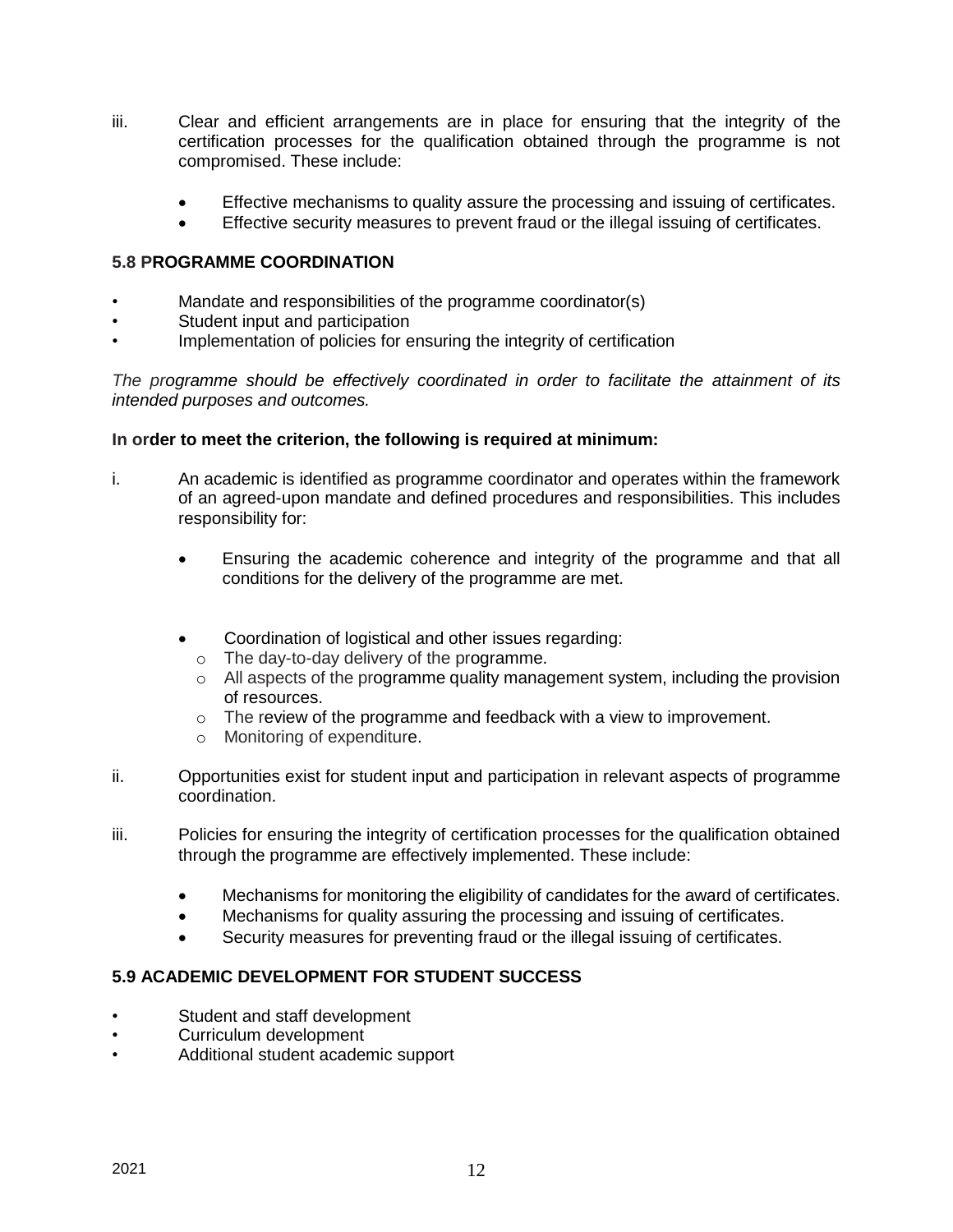*Academic development initiatives should promote student, staff and curriculum development and offer academic support for students, where necessary.*

### **In order to meet the criterion, the following is required at minimum:**

- i. Staff responsible for academic development are adequately qualified and experienced for their task, and their knowledge and skills are regularly updated.
- ii. Student and staff development initiatives are responsive to the needs of the students and staff. This includes foundational and skills-oriented provision for students.
- iii. Curriculum development at programme and course/module levels includes strategies for language skills development, numeric and cognitive skills which enhance the use of disciplinary discourse and skills by students.
- iv. Additional student academic support is offered where necessary.
- v. Student psychological support services are available and accessible.
- vi. The effectiveness of academic development initiatives is regularly monitored and feedback is used for improvement.

# **5.10 TEACHING AND LEARNING INTERACTIONS**

- Guidance to students on programme integration and outcomes
- Teaching and learning methods
- Suitable learning opportunities
- Student involvement

*Effective teaching and learning methods and suitable learning materials and learning opportunities should facilitate the achievement of the purposes and outcomes of the programme.*

### **In order to meet the criterion, the following is required at minimum:**

- i. Students are provided with guidance on how the different components of the programme (for example, subjects, courses and/or modules) contribute to the learning outcomes of the programme.
- ii. There is an appropriate balance between, and mix of, different teaching and learning methods. Teaching and learning methods are appropriate to the design and use of the learning materials and instructional and learning technology.
- iii. Suitable learning opportunities are provided to facilitate the acquisition of the knowledge and skills specified in the programme outcomes, and within the stipulated time.
- iv. Students actively participate in the teaching and learning process.

 $2021$  13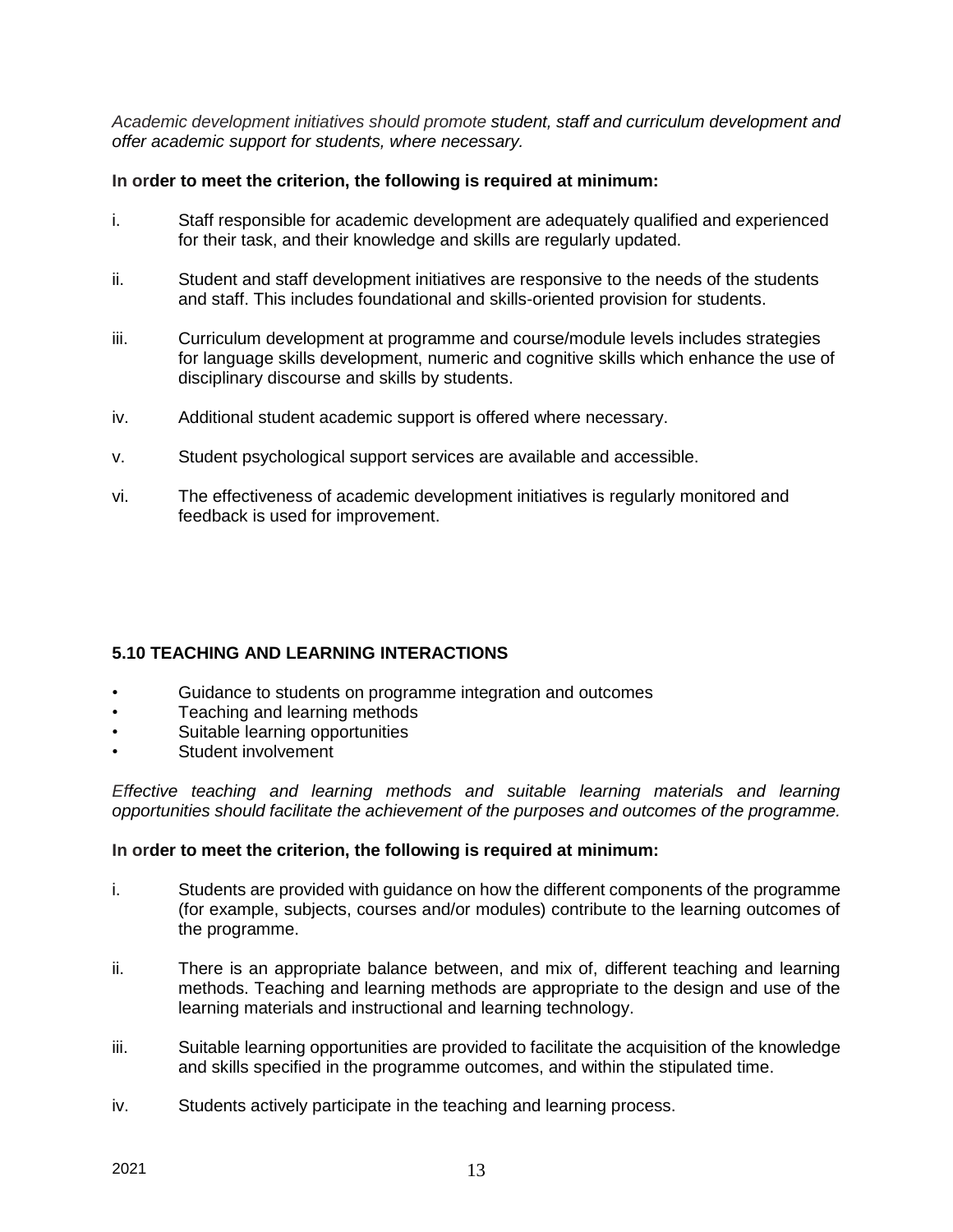- v. The staff have opportunities to upgrade their teaching methods and there is facilitation of suitable learning opportunities.
- vi. The effectiveness of teaching and learning interactions is regularly monitored and the results are used for improvement.

# **5.11 STUDENT ASSESSMENT PRACTICES**

- Integral part of teaching and learning practices
- Internal (or external) assessment
- Internal and external moderation
- **Reliability**
- Rigour and security

*The programme should have effective assessment practices which include internal (and external) assessment, as well as internal and external moderation.*

- i. Assessment is an integral part of the teaching and learning process and is systematically and purposefully used to generate data for grading, ranking, selecting and predicting, and for providing timely feedback to inform teaching and learning and to improve the curriculum.
- ii. The learning achievements of students are internally assessed by the academic staff responsible for teaching a course/module in terms of a system that includes internal moderation. This includes:
	- Academic staff who teach a course/module are responsible for designing, implementing and marking both formative and summative student assessments, for recording results and for feedback to students.
	- For summative assessment, especially where more than one marker is involved, internal moderation checks are undertaken to ensure the reliability of the assessment procedures.
	- Procedures are in place and are followed to receive, record, process, and turn around assignments within a time frame that allows students to benefit from feedback prior to the submission of further assessment tasks.
- iii. The learning achievements of students on the exit level of a qualification are externally moderated by appropriately qualified people who have been appointed according to clear criteria and procedures and who conduct their responsibilities in terms of clear guidelines. External moderation includes the following:
	- External moderators are recommended by the examining academic department, are independent experts in their fields, have qualifications at least on the same level as the qualification being examined, are changed regularly, are not appointed as part of reciprocal arrangements (where possible), and are approved by and responsible to Senate/equivalent body.
	- The institution provides information on the curriculum and on continuous assessment, and guidelines to assist external moderators in the completion of their reports.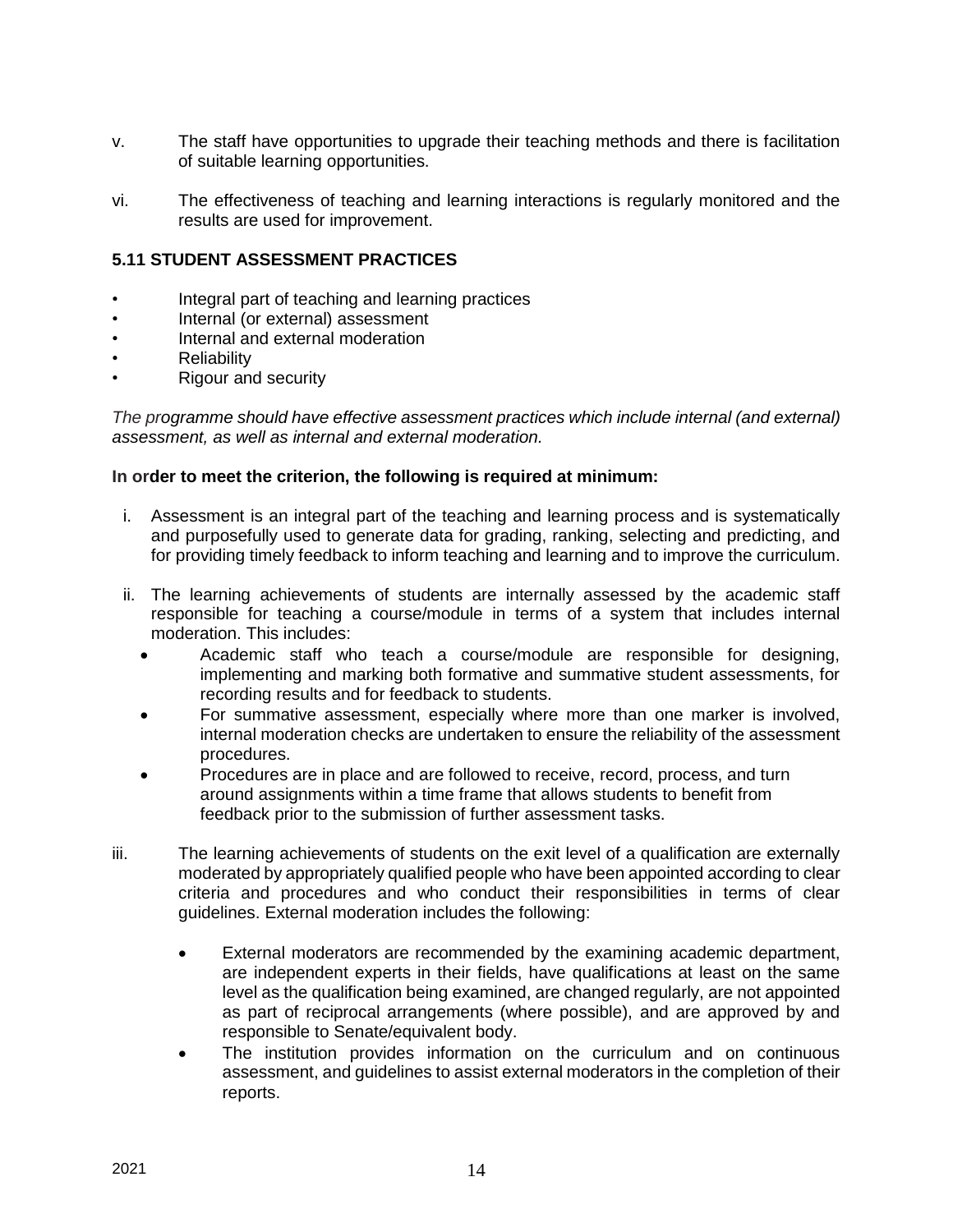- External moderators mark fully at the exit level of the programme at least 10% of the examination scripts for each paper written and do random checks of at least 20% of examination scripts for each paper.
- Completed external moderator reports are returned to the lecturer concerned and also to the programme coordinator or head of department/school. Problems are discussed with the lecturer concerned and the programme coordinator monitors the implementation of agreed improvements. External moderators approve the final marks list for the qualification concerned.
- External moderators are expected to comment on the validity of the assessment instruments, the quality of student performance and the standard of student attainment, the reliability of the marking process, and any concerns or irregularities with respect to the observation of institutional/professional regulations.
- iv. Assessment practices are effective and reliable in measuring and recording student attainment of the intended learning outcomes. This includes the following:
	- Assessment criteria are commensurate with the level of the qualification, the requirements of SAQA and, where appropriate, professional bodies, and are made explicit to staff and students.
	- Learning activities and the required assessment performances are both aligned with learning outcomes at the programme and modular level.
	- Learning outcomes for a programme/module and their link to assessment criteria and judgments are clearly stated and communicated to students. A range of appropriate assessment tasks is effective in measuring student attainment of the intended learning outcomes. There is at least one integrated assessment procedure for each qualification which is a valid test of the key purposes of the programme.
	- A system is in operation for maximizing the accuracy, consistency and credibility of results, including consistency of marking and concurrence between assessors and external examiners on the nature and quality of the evidence which indicates achievement of learning outcomes.
	- Students' assessment records are reliable and secure. Assessment data is accessible to academic coordinators, administrators, teaching staff and students, as appropriate
	- iv. RPL is done in an effective, reliable and consistent manner.

*The programme has taken measures to ensure the reliability, rigour and security of the assessment system.*

### **In order to meet the criterion, the following is required at minimum:**

The assessment system is rigorous and secure. This includes:

- Institutional/faculty/professional rules governing assessment are published and clearly communicated to students and relevant stakeholders.
- Evidence is provided to demonstrate that these rules are widely adhered to.
- Breaches of assessment regulations are dealt with effectively and timeously.
- Students are provided with information and guidance on their rights and responsibilities regarding assessment processes (for example, definitions of and regulations on plagiarism, penalties, terms of appeal, supplementary examinations, etc.).
- Student appeals procedures are explicit, fair and effective.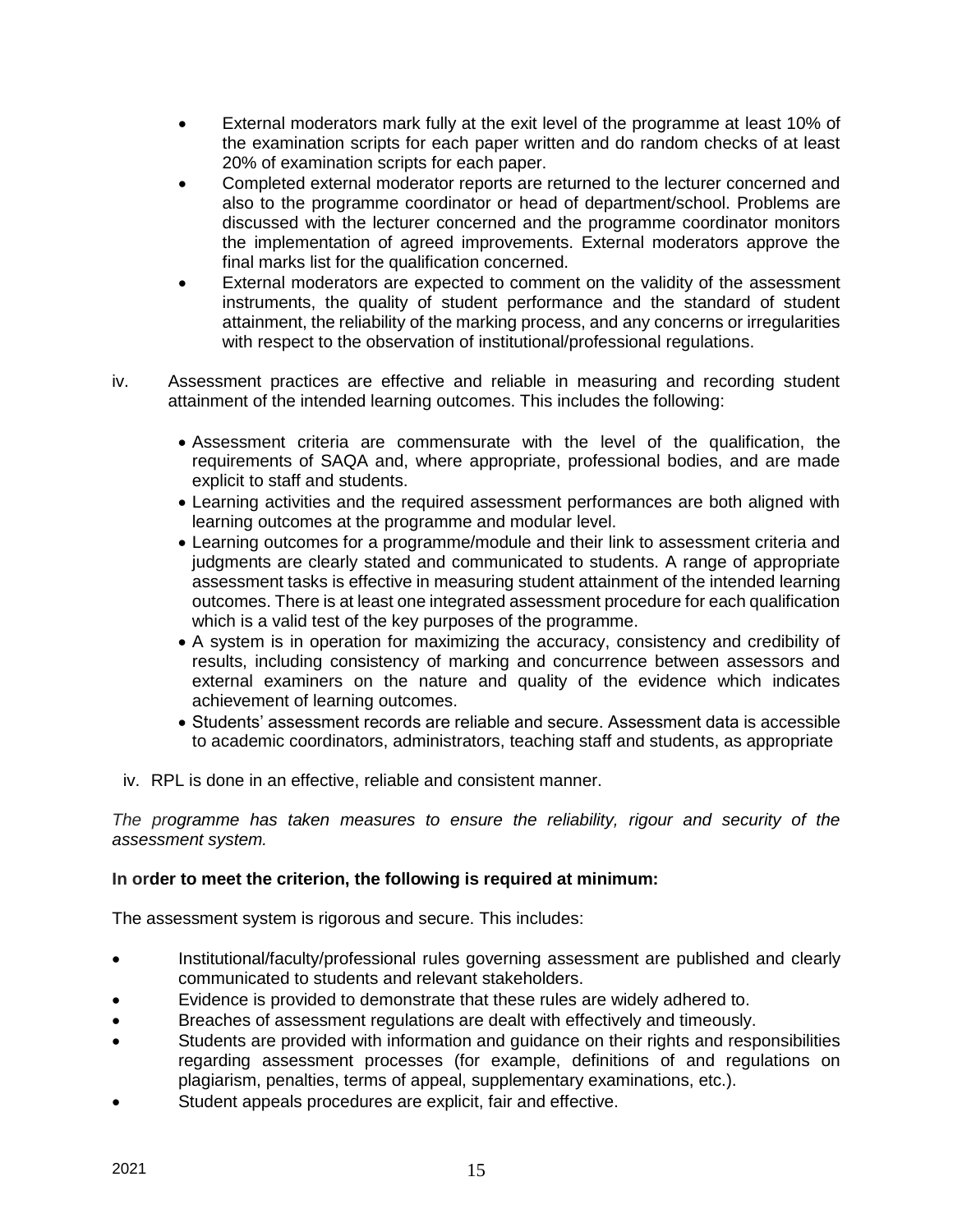- At the exit-level, student appeals are dealt with by the examiner and external moderator.
	- There are clear and consistent published guidelines/regulations for:
		- o Marking and grading of results.
		- o Aggregation of marks and grades.
		- o Progression and final awards.
		- o Credit allocation and articulation.

#### **5.12 COORDINATION OF CLINICAL LEARNING**

- Communication
- Recording system
- Monitoring system
- Mentoring system
- Assessment of clinical learning outcomes and decision making

*The coordination of clinical learning is done effectively in all components of applicable programmes. This includes an adequate infrastructure, effective communication, recording of progress made, monitoring and mentoring.*

- i. Learning contracts or agreements are implemented through which the student, the higher education institution and the employer can negotiate, approve and assess the objectives and outcomes of the learning process. Various parties, i.e. the institution, students, mentors and employers, adhere to the contract or agreement on their roles and responsibilities.
- ii. Regular and effective communication takes place between the institution, students, mentors and employers involved in work-based learning. Good working relations are maintained between the various parties involved.
- iii. A system (both at the institution and at the place of employment) is in operation to record and monitor regularly and systematically the progress of the student's learning experience in the workplace.
- iv. A mentoring system enables the student to recognize strengths and weaknesses in his/her work, to develop existing and new abilities, and to gain knowledge of work practices.
- v. With regards to the Bachelors Degree qualification, records exist of the engagement of full-time staff from the institution with exit-level students in the authentic environment.
- vi. Clinical learning placement needs to meet the skills and scope as prescribed by the PBEC.
- vii. Minimum clinical practice requirements are undertaken in order to meet the minimum requirements per qualification as per the PBEC Clinical Skills Audit.